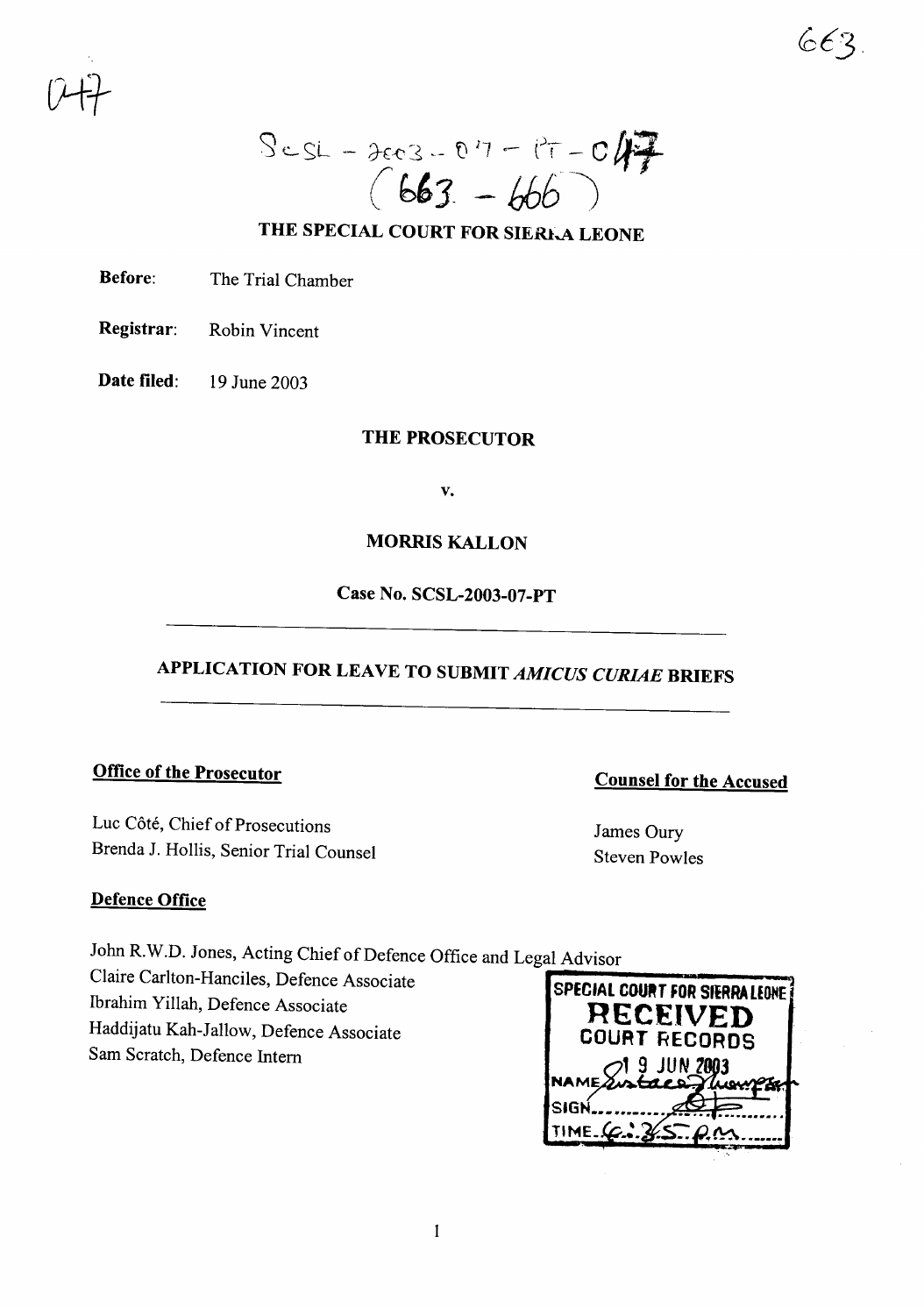664

#### I. INTRODUCTION

- 1. On 16 June 2003, Counsel for Morris KaHon filed two preliminary motions, pursuant to Rule 72 of the Rules of Procedure and Evidence (the "Rules") of the Special Court for Sierra Leone (the "Special Court"): a "Preliminary Motion Based On Lack Of Jurisdiction/Abuse Of Process: Amnesty Provided By Lomé Accord" and a "Preliminary Motion Based On Lack Of Jurisdiction: Establishment of Special Court violates Constitution of Sierra Leone."
- 2. The Defence Office hereby seeks leave to make submissions on the issues of jurisdiction raised by Counsel for Morris Kallon.

#### II. THE LAW APPLICABLE TO *AMICUS CURIAE* SUBMISSIONS

3. Rule 74 of the Rules provides:

#### *"Rule* 74: *Amicus Curiae'*

*A Chamber may,* if *it considers it desirable for the proper determination ofthe case, invite or grant leave to any State, organization or person to make submissions on any issue specified by the Chamber."*

4. The International Criminal Tribunal for the former Yugoslavia (the "ICTY") and the International Criminal Tribunal for Rwanda (the "ICTR") have both invited *amicus curiae* submissions, pursuant to Rule 74 of their Rules of Procedure and Evidence, on a range of issues. See, in particular, at the ICTY, the *Order Submitting the Matter to Trial Chamber II and inviting Amicus Curiae,* issued in the *Blaskic* case on 14 March 1997, in which Judge McDonald directed that a hearing on the issuance of a *subpoena duces tecum* be held before the Trial Chamber "considering the significance of the issues to be *addressecf'* and invited requests for *amicus curiae* briefs on a number of specified questions. At the ICTR, the Trial Chamber, on 9 February 2001, granted the request of the Kingdom of Belgium to appear as *amicus curiae* in the case of *Laurent Semanza,* to make submissions on the scope of Common Article 3 to the Geneva Conventions and Additional Protocol II. The Trial Chamber stated that it might be useful to *"gather*

 $\mathbf{I}$ 

It is not entirely clear to the Defence Office whether the current title of Rule 74 is *"Amicus Curiae"* or *"Intervenors",* as there are two versions in circulation.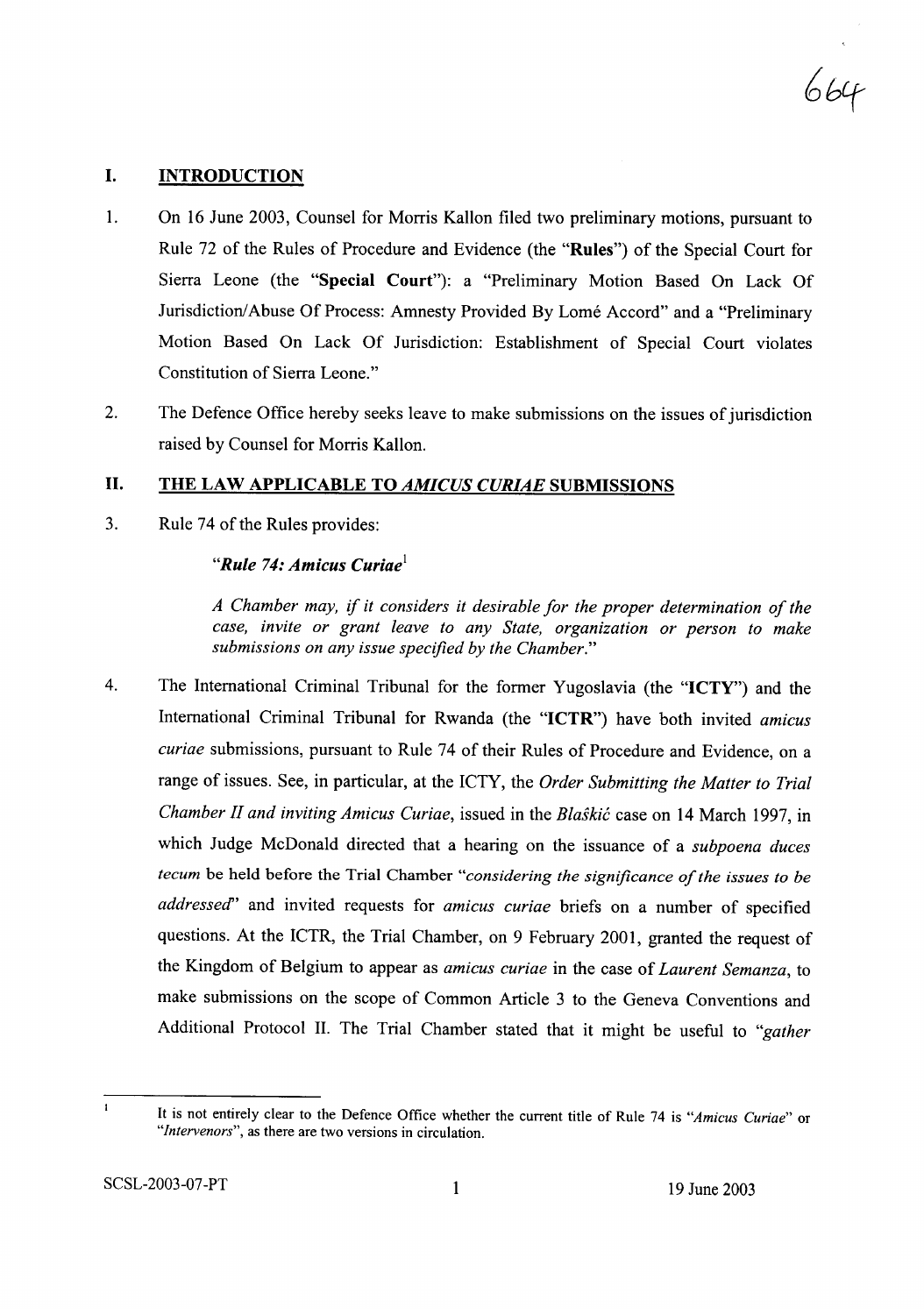*additional legal views on the scope of the applicability of Article 3 common of the four Geneva Conventions and Additional Protocol II."*

5. In the *Milosevic* case at the ICTY, the Trial Chamber appointed *amicus curiae* to the accused, stressing that the *amicus* were not representing the accused but were to assist in the proper determination of the case. See *Order Inviting Designation ofAmicus Curiae,* 23 November 2001, in which the Trial Chamber set out the parameters and issues upon which the *amicus* were invited to assist. It is submitted that the role of the Defence Office with respect to each Accused to whom Counsel has been assigned or appointed is comparable to that of the *amicus curiae* in *Milosevic,* namely the Office retains the right and duty to make submissions to assist in the proper determination of the case.

## III. THE FUNDAMENTAL IMPORTANCE OF THE ISSUES AT STAKE

- 6. The questions of whether the establishment of the Special Court violates the Constitution of Sierra Leone and/or violates the Lome Accord and whether it is an abuse of process for the Court to prosecute crimes pre-dating the Lome Accord are of fundamental importance to proceedings before the Special Court. Careful deliberation after the fullest debate is required in order for them to be properly resolved. It is submitted, therefore, that it is "*desirable for the proper determination of the case*" for the Chamber to have the benefit of *amicus curiae* submissions on these issues.
- 7. The Defence Office of the Special Court has expertise in Sierra Leonean law (two of the Duty Counsel are admitted to practice in Sierra Leone), as well as expertise in international criminal law. Moreover, members of the Office have been researching the issues raised in the motions by Counsel for Kallon for a considerable period of time, pursuant to the mandate of the Defence Office set out in Rule 45 of the Rules. The Defence Office considers, for these reasons, therefore, and bearing in mind the Office's historical significance as the first "public defender's office" to be established in an international court or tribunal, that it is in the interests of justice for leave to be granted to the Defence Office to make submissions on these issues.